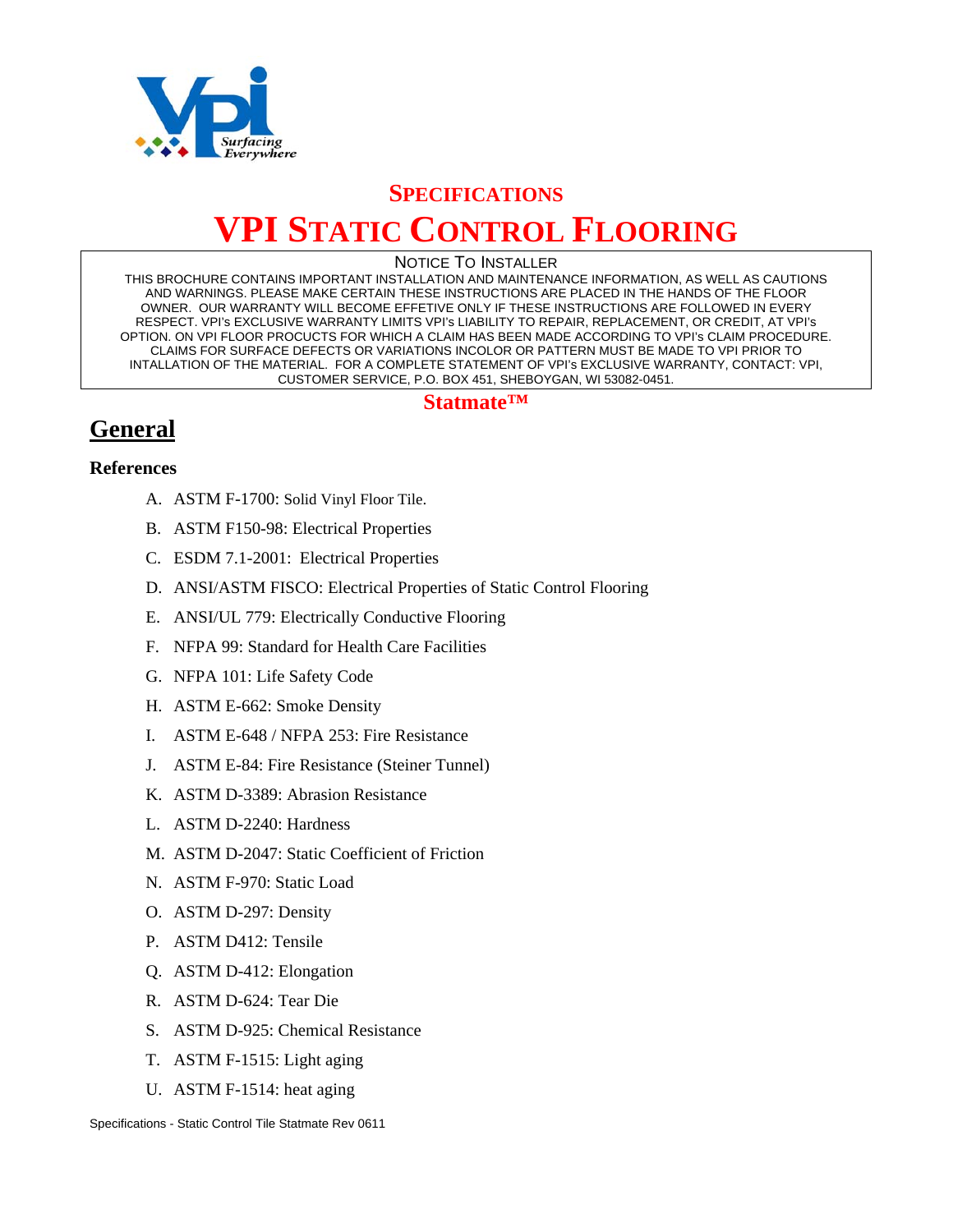#### **WARRANTY**

- A. Provide manufacturer's warranty under provisions of section [ 01700.] [ 01740.]
- B. Warranty: Include a 5-year warranty that products are free from defects in material and workmanship. Including lifetime warranty for electrical resistance.

### **Products**

#### **ACCEPTABLE MANUFACTURERS**

A. VPI Corporation 3123 South  $9<sup>th</sup>$  Street, P.O. Box 451, Sheboygan, WI 53082-0451

#### **FLOOR COVERING MATERIALS**

- A. Static Dissipative resilient Floor Tile: Electrical resistance; 1,000,000 100,000,000 ohms
- B. Statmate™: square edge or pre-grooved tile; 12"x 12" tiles, 24"x 24" tile, 36"x 36" tile; available in 1/8" ( 3mm ) thickness, color selected.

#### **MANUFACTURING TOLERANCES**

- A. Micro-Squared <sup>TM</sup> 12"x12" tile to  $\pm$  0.002" inch; cut Vertical edges perpendicular to tile surface.
- B. Precision control gauge to assure consistent surface with no high edges.

#### **ADHESIVES**

- A. Flooring Adhesive: VPI 150 or VPI 165 Adhesive as required for specific use.
- B. Use trowel and roller specified in the Installation and Maintenance Instructions as required per specific use.

## **EXECUTION**

#### **EXAMINATION**

*Consult with manufacturer Floor Preparation Guide for precautions when substrate is lightweight aggregate concrete, magnesite flooring, or for below grade conditions.* 

- A. Verify that concrete sub floors on- or Below-grade are installed over a suitable moisture retardant membrane.
- B. Ensure concrete floors are dry and exhibit alkalinity levers between  $5 \& 9$  pH with adequate carbonization and no dusting. Maximum moisture-emission: 5 lbs./1,000 sq. ft. /24 hours. Moisture test are recommended.
- C. Ensure floor surfaces are smooth and flat with maximum variation of 1/8 inch in 10 feet.
- D. Ensure floor surfaces are clean and free from dust, paint, oil, grease, curing agents, parting compounds, surface hardeners, sealers, solvents, old adhesives, and other extraneous substances.
- E. Beginning of Installation means acceptance and conditions.